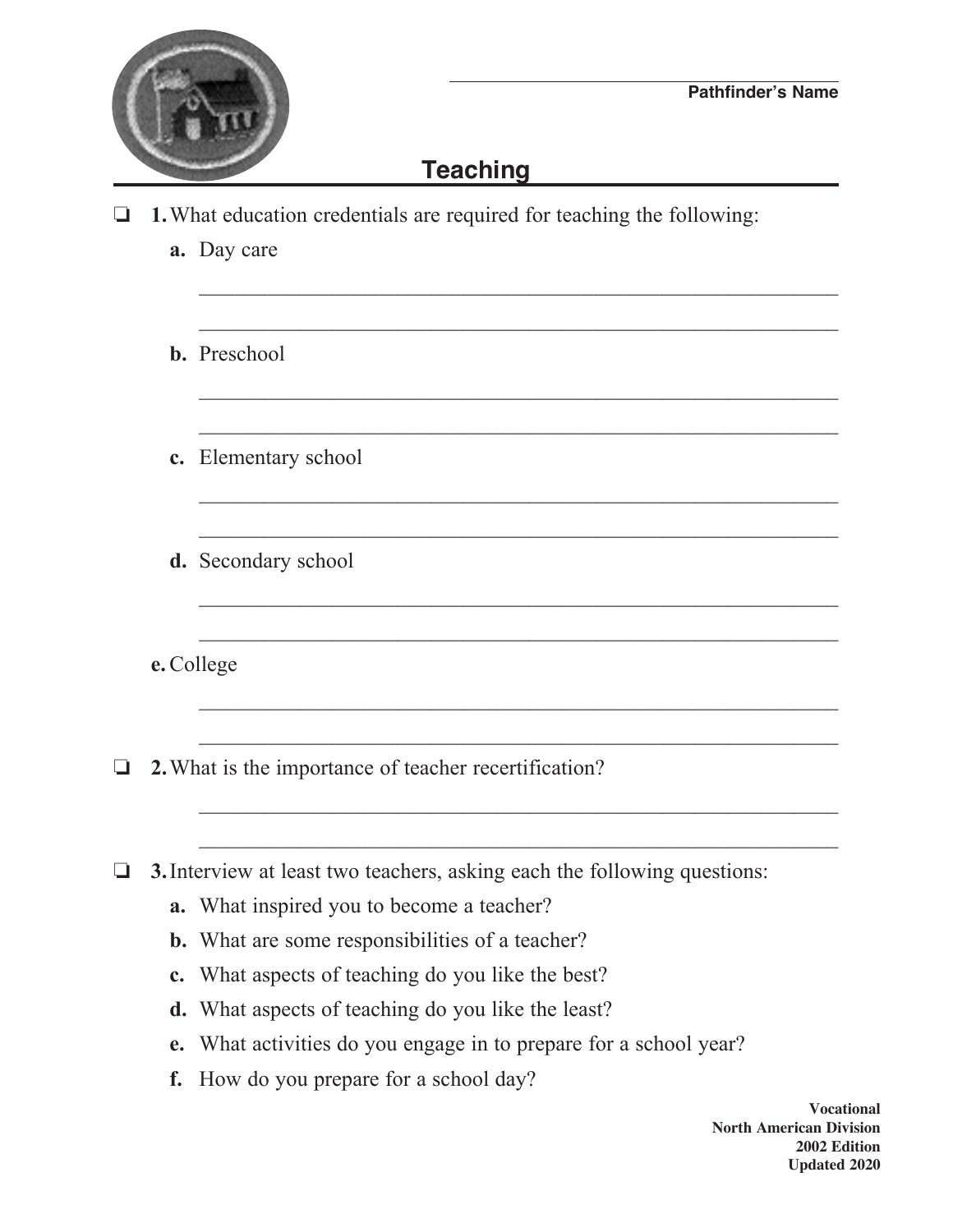| g. | What teacher-related activities do you do after school dismisses each<br>day?                                                                                                     |
|----|-----------------------------------------------------------------------------------------------------------------------------------------------------------------------------------|
|    | <b>h.</b> What are some qualities of a good teacher?                                                                                                                              |
|    | Date completed                                                                                                                                                                    |
|    | 4. Ask two teachers to tell you about two or more of the following teaching<br>methods that they have found useful. Have them give examples of how they<br>have used that method. |
|    | a. Adaptive learning                                                                                                                                                              |
|    |                                                                                                                                                                                   |
|    | <b>b.</b> One-to-one                                                                                                                                                              |
|    |                                                                                                                                                                                   |
|    | c. Asynchronous learning                                                                                                                                                          |
|    |                                                                                                                                                                                   |
|    | d. Differentiated learning                                                                                                                                                        |
|    |                                                                                                                                                                                   |
|    | e. Flipped classroom                                                                                                                                                              |
|    |                                                                                                                                                                                   |
|    | f. Gamification                                                                                                                                                                   |
|    |                                                                                                                                                                                   |
|    | g. M-Learning                                                                                                                                                                     |
|    |                                                                                                                                                                                   |
|    | <b>h.</b> Personalized Learning                                                                                                                                                   |
|    |                                                                                                                                                                                   |
|    |                                                                                                                                                                                   |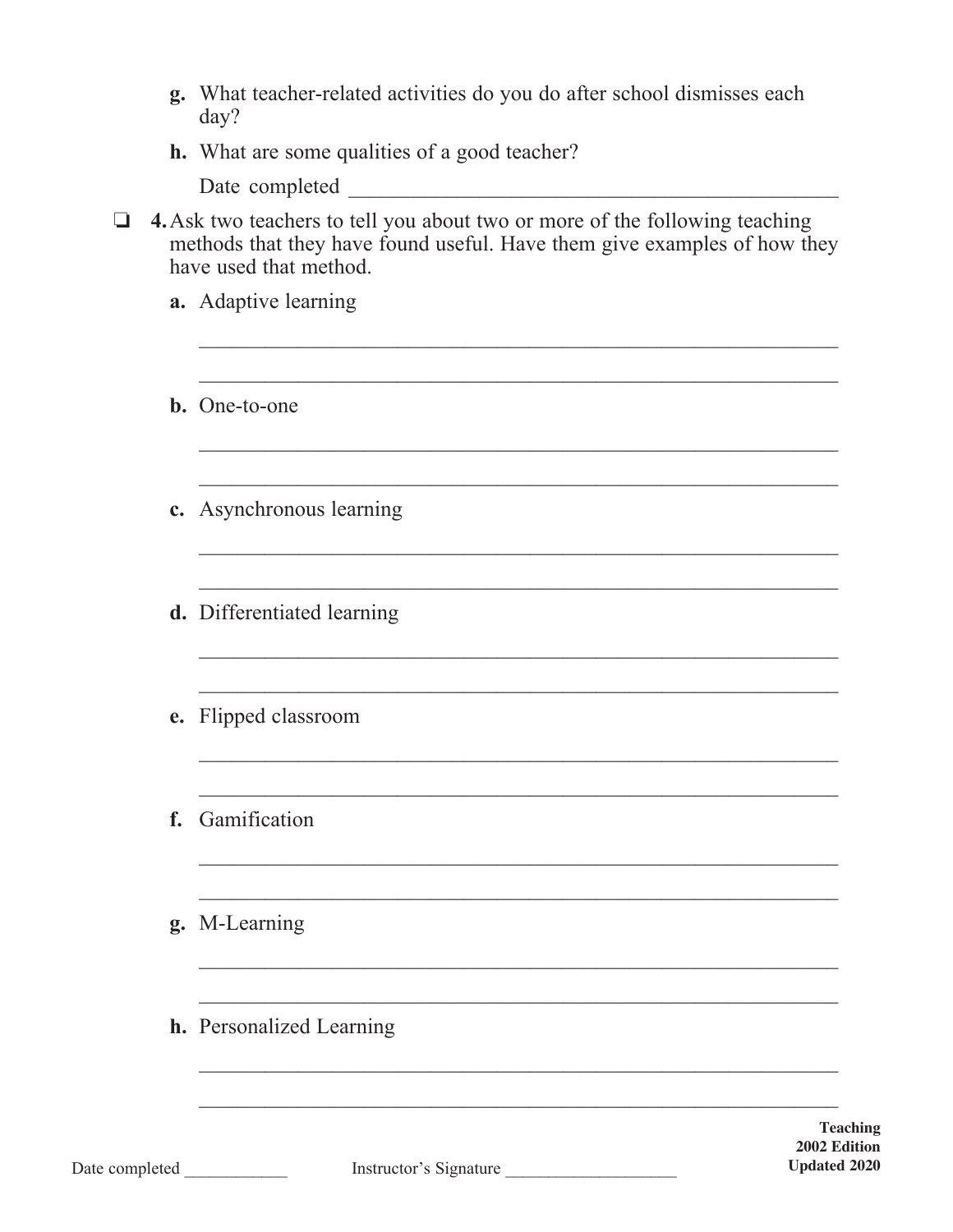|  |                                          | i. Project-based Learning                                                                                                                                                                                                                            |  |  |
|--|------------------------------------------|------------------------------------------------------------------------------------------------------------------------------------------------------------------------------------------------------------------------------------------------------|--|--|
|  | j.                                       | Place-based Learning                                                                                                                                                                                                                                 |  |  |
|  |                                          | <b>5.</b> What is a lesson plan and why is it used? Have a teacher show you a<br>sample lesson plan they have used.                                                                                                                                  |  |  |
|  |                                          | <b>6.</b> Explore the Bible and the book Education by Ellen G. White to learn what<br>teaching methods Jesus used. Compare and contrast teaching methods of<br>Jesus to at least one from question 3. Present an oral report on what you<br>learned. |  |  |
|  |                                          | Date completed                                                                                                                                                                                                                                       |  |  |
|  | <b>7.</b> Complete one of the following: |                                                                                                                                                                                                                                                      |  |  |
|  |                                          | If you are 16 years old or younger, do two of the following for a minimum<br>of 40 minutes per week for three weeks:                                                                                                                                 |  |  |
|  |                                          | <b>a.</b> Assist a teacher in designing and preparing a bulletin board.                                                                                                                                                                              |  |  |
|  |                                          | <b>b.</b> Assist a teacher in preparing learning aids.                                                                                                                                                                                               |  |  |
|  |                                          | c. Assist a teacher in developing a lesson plan.                                                                                                                                                                                                     |  |  |
|  |                                          | <b>d.</b> With the supervision of a teacher, teach a child or class at least one<br>teaching methods concept.                                                                                                                                        |  |  |
|  |                                          | Date completed                                                                                                                                                                                                                                       |  |  |
|  |                                          | If you are older than 16 years, do three of the following:                                                                                                                                                                                           |  |  |
|  |                                          | a. Teach an adults' or children's Sabbath School class for a minimum of<br>six weeks.                                                                                                                                                                |  |  |
|  |                                          | <b>b.</b> Teach in a department of Vacation Bible School.                                                                                                                                                                                            |  |  |
|  |                                          | c. Teach three AY Honors.                                                                                                                                                                                                                            |  |  |
|  |                                          | <b>d.</b> Assist in teaching requirements for one of the Investiture Achievement<br>classes, culminating in investiture.                                                                                                                             |  |  |
|  |                                          | e. Teach a seminar from the AYMT (Adventist Youth Ministry Training)<br>Staff curriculum                                                                                                                                                             |  |  |
|  |                                          | Date completed                                                                                                                                                                                                                                       |  |  |